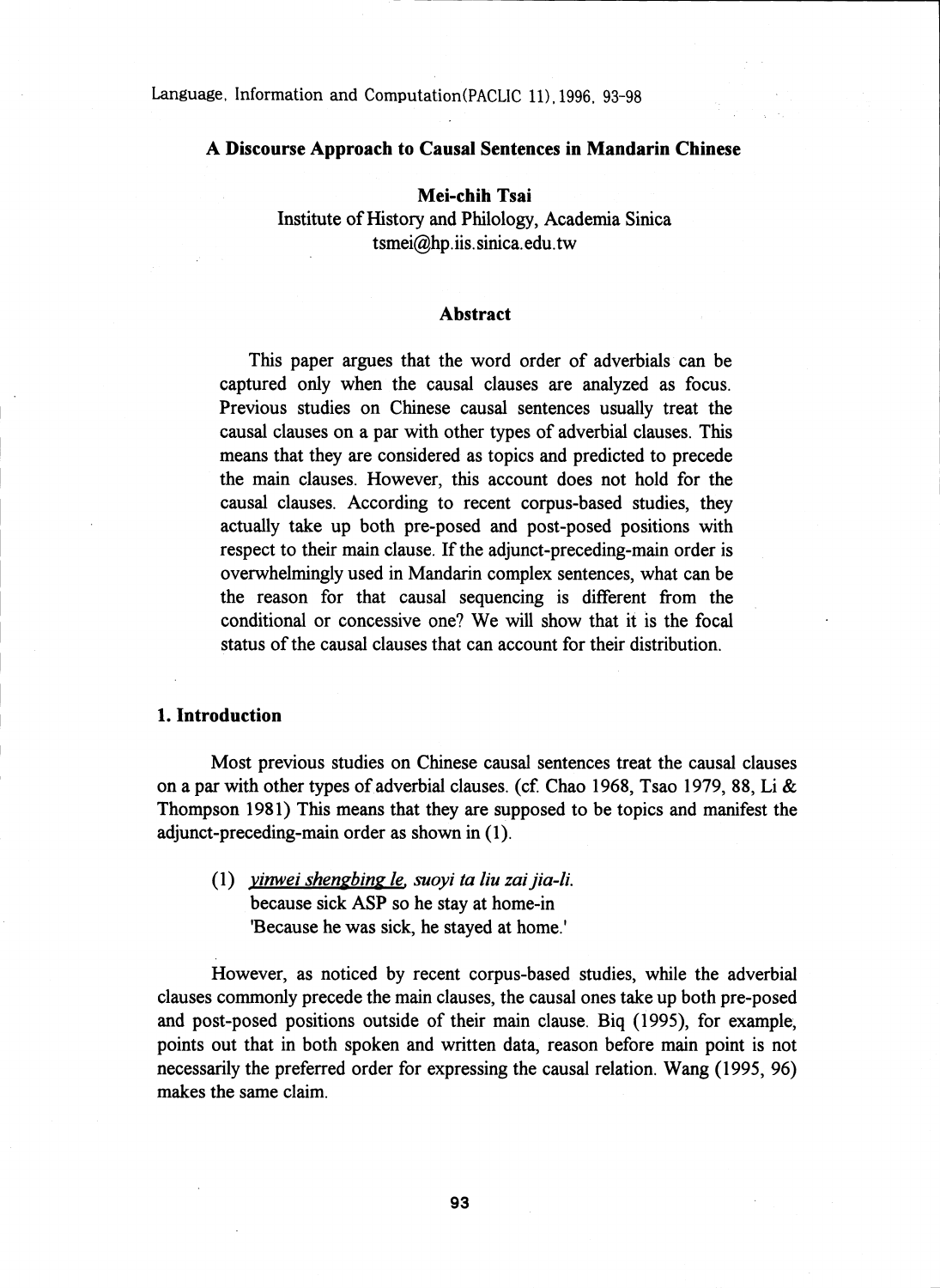If the adjunct-preceding-main order is overwhelmingly used in Mandarin discourse, what can be the reason for that causal sequencing is different form conditional and concessive one? We will show that the traditional analysis which treats adverbial clauses as topic in the topic-comment utterance cannot capture the behavior of causal clauses. Instead, our investigation on the interaction between the syntactic and semantic properties of adverbial clauses in written discourse leads to the two following findings that offer a more comprehensive account of the syntax and semantics of the causal sentences:

- i. The causal clauses cannot be the topic of the sentence.
- ii. The causal clauses may be the focus of the sentence.

## 2. Causal clauses are not topic

There are two arguments to show that the causal clauses cannot be the topic of the sentence: the first based on topic chain, and the second based on cleft sentences.

First, following Chao (1968), Tsao (1988) argues that the adverbial clauses in Chinese should be more appropriately analyzed as topic. Nevertheless, he points out some counterexamples. For instance, the topic in the causal sentence (2) is the topicalized NP *ta* 'he' rather than the causal clause *ta yinwei shengbing le* 'because he was sick', as illustrated in (3a) and (3b).

- *(2) ta yinwei shengbing le, suoyi liu zai jia-li* he because sick ASP so stay at home-in 'Because he was sick, he stayed at home.'
- (3) a.  $\langle ta \rangle$  yinwei shengbing le, suoyi e<sub>i</sub> liu zai jia-li  $b.*$  <ta yinwei shengbing le><sub>i</sub>, suoyi  $e_i$  liu zai jia-li

Thus it is clear that only the former can constitute the topic chain going through whole proposition.

Tsao assumes that sentences like (2) are related to sentences like (4) where the subordinate subject is moved out of the causal to be topic. Being identical to the topic, the main subject is deleted.

(4) yinwei tai shengbing le, suoyi tai liu zai jia-li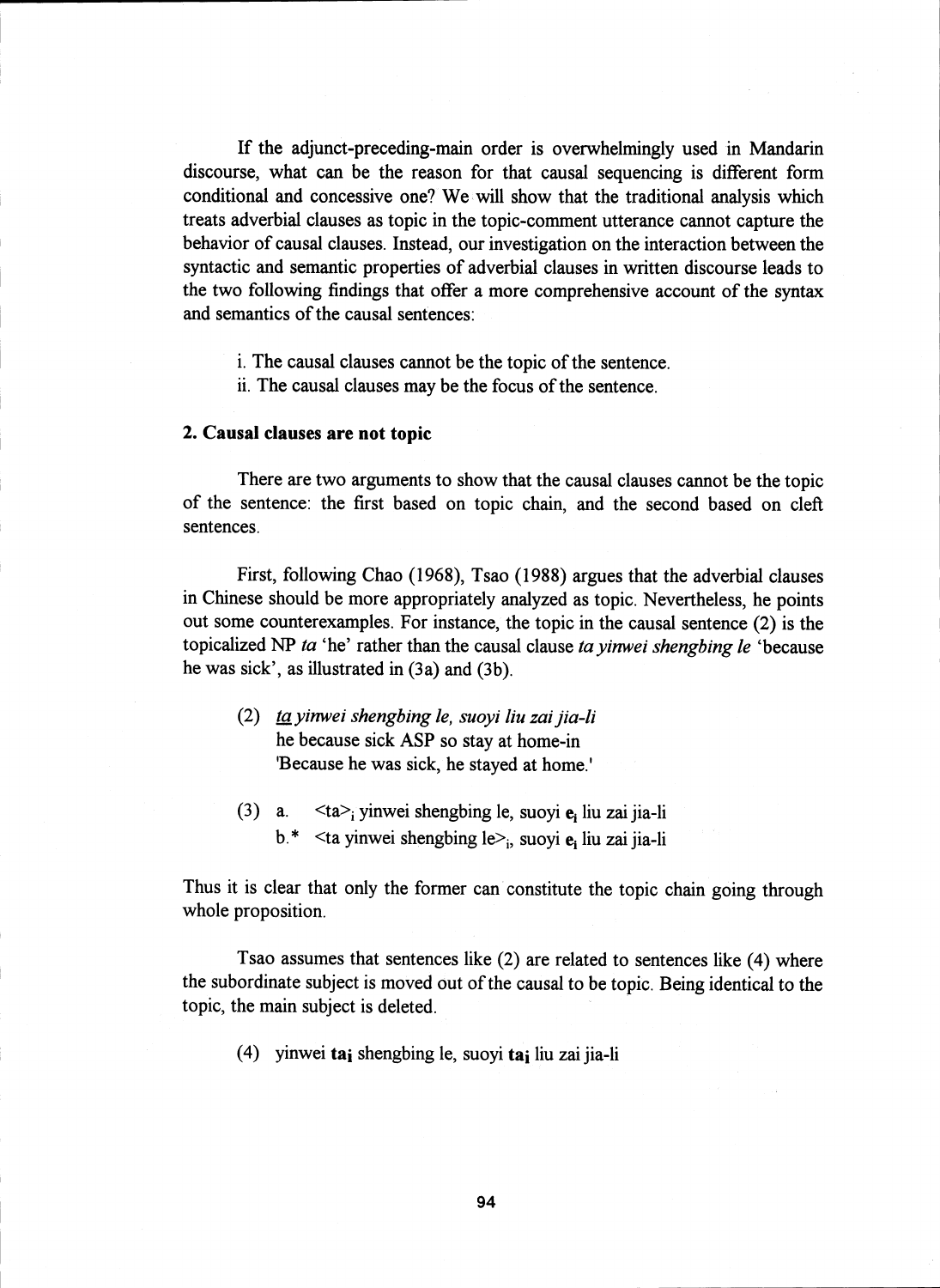In our account, the topic *ta* 'he' does not come from the subordinate clause, but from the main clause. This statement can be easily justified by sentences like (5) which involve non co-referential subjects.

- *(5) yinwei ta shengbing le, suoyi Meili liu zai jia-li.* because he sick ASP so Mary stay at home-in' `Because he was sick, Mary stayed at home.'
- (6) a. \* *tai yinwei t shengbing le, suoyi meili liu zai jia-li* he because sick ASP so Mary stay at home-in
	- b. *Meili; yinwei ta shengbing le, suoyi liu zai jia-li* he because Mary sick ASP so stay at home-in 'Because Mary was sick, he stayed at home.'

The contrast between (6a) and (6b) shows that it is the main subject *Meili* `Mary' rather than the subordinate subject *ta* 'he' that is moved to the front of the sentence to become a topic.

Adopting this analysis, we can give a straightforward account to the ill formedness of (7b).

- (7) a. *Meili liu zai jia-li, yinwei ta shengbing le.* Mary stay at home-in because he sick ASP `Mary stayed at home because he was sick.'
	- b. \* *Meili liu zai jia-li, ta yinwei shengbing le* Mary stay at home-in he because sick ASP

When the causal clause occurs at the end of the sentence (7a), instead of occurring in the sentence-initial position (5), the topicalization of the subordinate subject *is* also ruled out. The data shows that a topic can be obtained from the main clause regardless of the position of the causal clause. The causal clause, on the other hand, does not figure in the topic chain and cannot be a topic.

Second, the topic in (6b) *Meili* 'Mary' cannot be introduced into the clefting structure *shi... de (8).* However, the causal clause *yinwei ta shengbing le* 'because he was sick' takes such a construction without any problem (9).

(8)\* *shi Meili yingwei ta shengbing le, suoyi liu zai jia-li de* be Mary because he sick ASP so stay at home-in DE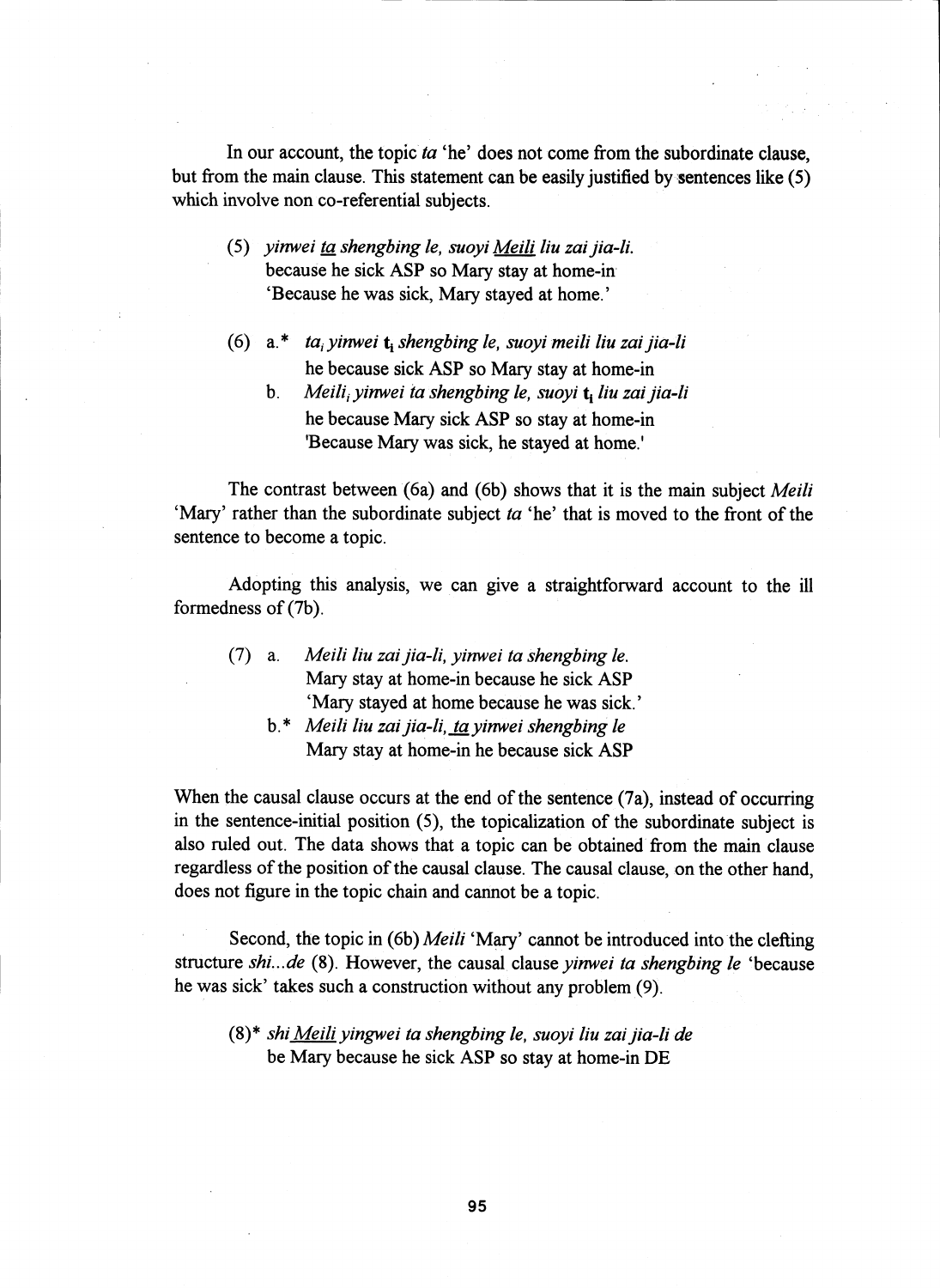*(9) shi yinwei ta shengbing le, suoyi Meili liu zai jia-li de.* be because sick ASP so he stay at home-in 'It *is* because he was sick that he stayed at home.'

Take note that *shi... de* construction marks focus function in Mandarin Chinese. Thus it can be predicted that an element with the discourse function of topic cannot be a focus at the same time. Upon closer inspection of cleft sentences, we confirm that topic elements are not allowed in this construction. As example (10) shows, a base-generated topic like *shuiguo* 'fruit' cannot be focused on.

(10) a. *shuigo Meili xihuan fengli. ,* fruit Mary like pineapple `As for fruits, Mary likes pineapples.'

> b. \* *shi shuiguo zhangsan bu chi fengli ,* be fruit John not eat pineapple

It holds true for topicalized elements. (cf. Paris & Tsai 1994, Tsai 1995) Normally we can focus on adverbial entities like *zuotian* 'yesterday' in (11). However, (12) shows that once we place the constituent in the head of the sentence, i.e. topic position, the same manipulation doesn't work any more.

- (11) a. *ta zuotian liu zai jia-li.* he yesterday stay at home-in `He stayed at home yesterday.' b. *ta shi zuotian liu zai jia-li de.* he be yesterday stay at home-in DE `It is yesterday that he stayed at home.' (12) a. *zuotian ta liu zai jia-li.* yesterday he stay at home-in `Yesterday he stayed at home.'
	- b. *shi zuotian ta liu zai jia-li de* be yesterday he stay at home-in DE

It is clear from the above two arguments that although causal clauses are traditionally considered as topic, they do not behave the same way at all. If causal clauses are different from topic elements, what could they be? Since they can easily undertake the cleft structure, we propose that they represent focus in complex sentences.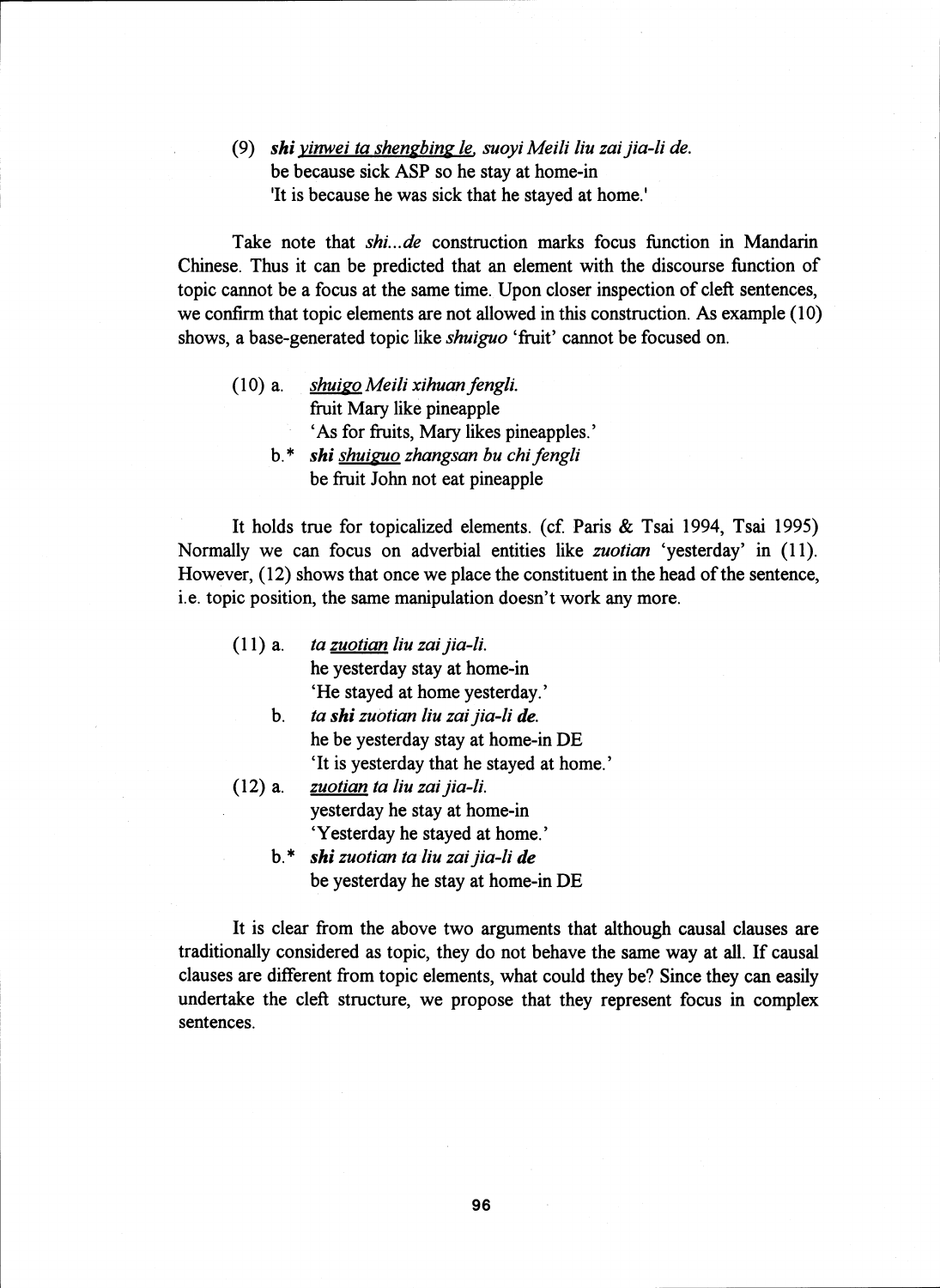### 3. Causal clauses as focus

Biq (1995) has argued that it is due to the speaker's interest to "get to the point" that the preferred sequencing of causal sentences in conversation data *is* main point before reason. However, this order is favored in written texts as well as in speech. Instead of extending Biq's proposal and assuming that the same communicative strategy is used in both modes of language, we will give additional reasons in support of the focus analysis.

First, causal clauses can be quite easily associated with the verb that marks the focus, namely *shi* 'be' (13).

*(13) Meili shi vinwei ta shengbing le, suoyi liu zai jia-li* Mary be because he sick ASP so stay at home-in 'As for Mary, it is because he was sick that she stayed at home.'

Next, this focus marking verb becomes indispensable if the clause in question is post-posed, as illustrated in (14).

*(14) Meili suoyi liu zai jia-li \*(shi) vinwei ta shengbing le*  Mary so stay at home-in be because he sick ASP 'The reason why Mary stayed at home is due to the fact that he was sick.'

Finally, the focus analysis captures very nicely another important distinction between causal clauses and other types of adverbial clauses. While causal clauses admit clefting (8), the same construction is not possible for conditional and concessive clauses (15)-(16).

- (15) a. *ruguo ta shengbing le, name Meili hui liu zai jia-li.* if he sick ASP then Mary will stay at home-in `If he is sick, then Mary will stay at home.'
	- b.\* *shi ruguo ta shengbing le name Meili hui liu zai jia-li de* be if he sick ASP then Mary will stay at home-in DE
- (16) a. *suiran ta shengbing le, raner Meili haishi liu zai jia-li.* though he sick ASP but Mary still stay at home-in `Though he was sick, Mary still stayed at home.'
	- b. \* *shi suiran ta shengbing le, raner Meili haishi liu zai jia-li de* be though he sick ASP but Mary still stay at home-in DE

In other words, due to their topic status, conditional and concessive clauses cannot be associated with any focus device, such as clefting.